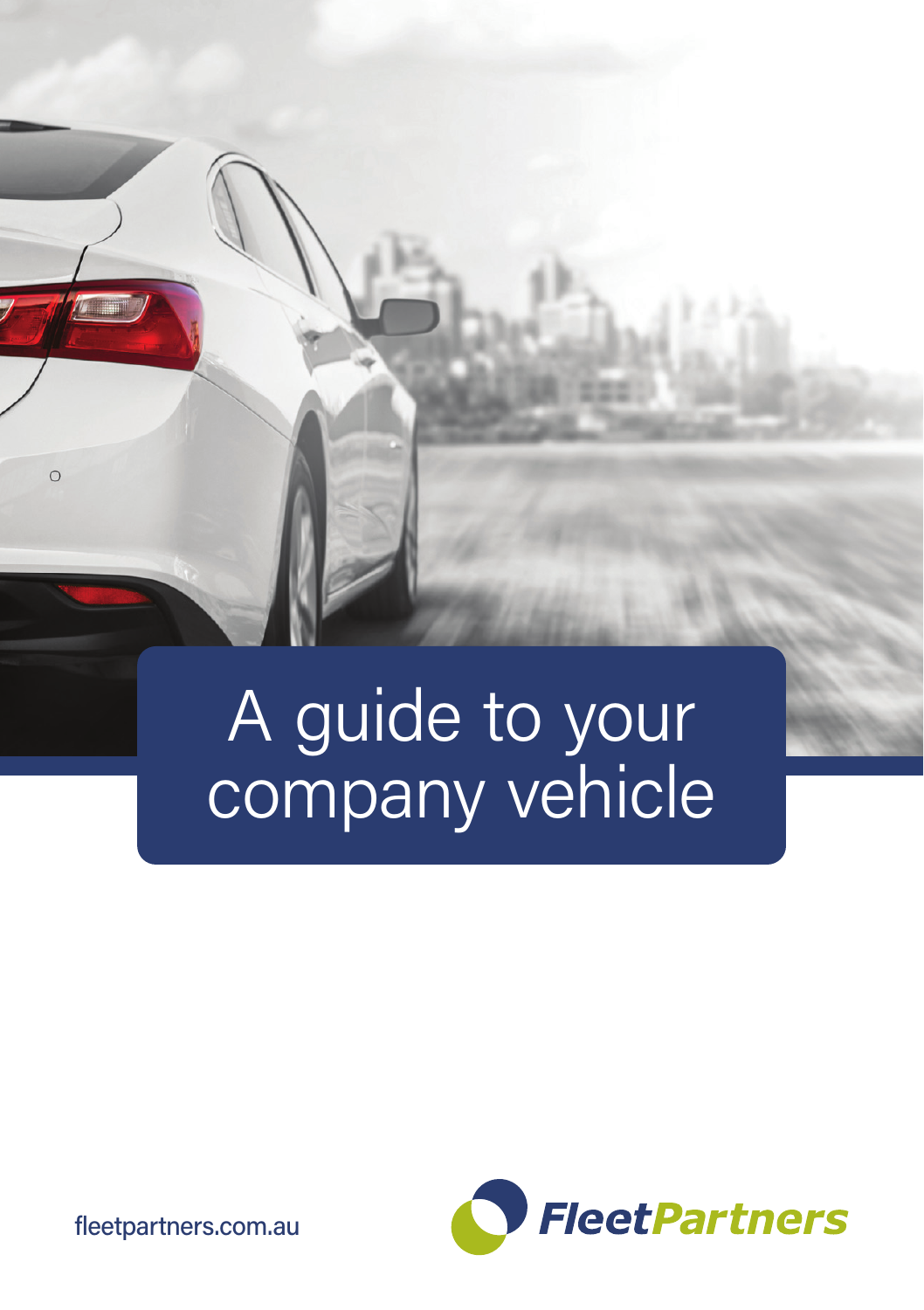

## Your driver guide.

You've been issued with a tool-of-trade vehicle and this guide provides helpful information – keep it handy!

### We've got you, 24/7.

Our national roadside assistance is available 24/7, because we know that cars don't just break down during office hours!

Simply call us on **1800 333 100** (select **option 1**) for:

- **›** a flat tyre.
- **›** a flat battery (jump start, battery test completed).
- **›** a replacement battery (the battery will be charged to your running costs budget).
- **›** a lockout (locksmith services will be charged to your running costs budget).
- **›** fuel if you run out, we'll organise enough fuel to get to the nearest petrol station or, organise a tow if fuel isn't available.
- **›** a mechanical breakdown.
- **›** a tow if your car needs towing, we'll organise this.

#### Windscreen, tyres and other vehicle maintenance

'One Call' is our free concierge service to help you when you need it most.

Simply call **1800 333 100** if you need to:

- **›** book a service
- **›** replace tyres
- **›** fix or replace a windscreen

Booking through 'One Call' and using our preferred partners, mycar and O'Brien will remove delays and ensure you don't receive any out of pocket expenses.

If you'd prefer to use your own repairer, that's fine too. Although, any workshop used to service, repair or carry out maintenance on a company vehicle must be set up in our system prior to works being undertaken.

If you're prefer to use a workshop not on our preferred supplier list, you will need to ask the workshop to email us on **FPAU.PassengerMaintenance@fleetpartners.com.au** at least 3-days prior to their vehicle booking.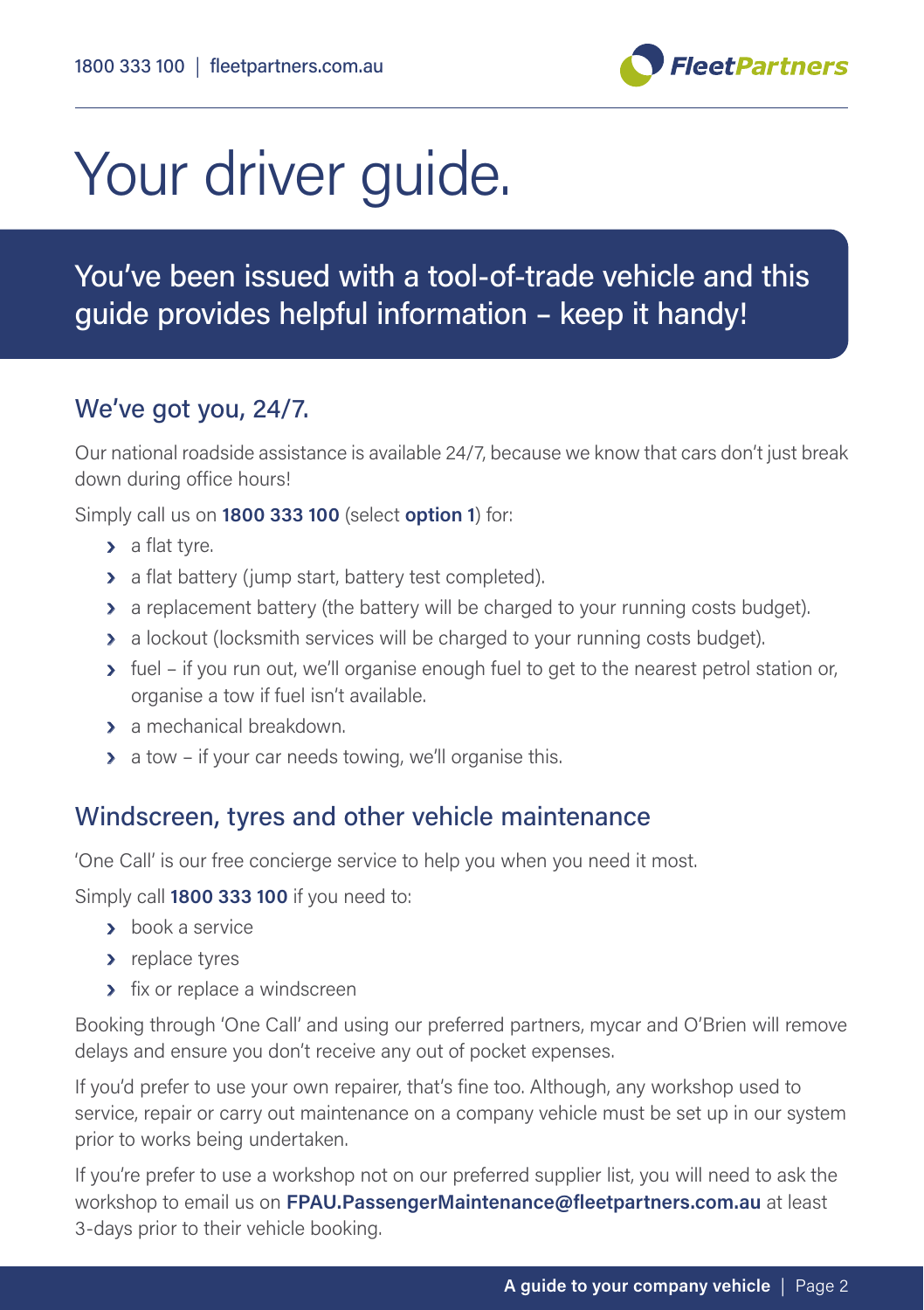

#### Had a bingle?

The easiest way to document an accident for insurance purposes is to take photos on your mobile phone. Be sure to capture:

- **›** an up-close photo at the point of the collision.
- **›** a photo of the vehicles involved.
- **›** a wider view showing the full accident scene.
- **›** photos of any other damaged property.
- **›** a street sign or other landmark nearby, to confirm the accident location.



- **›** a photo of the number plate of any other vehicle involved.
- **›** a photo of the driver licence, if other drivers are involved.

### Call 000 if:

- **›** if any party involved fails to stop or exchange information.
- **›** anyone is injury.
- **›** any of the parties involved appear affected by drugs, alcohol or are behaving aggressively.
- **›** public property (e.g. telegraph pole) is damaged.
- **›** if a bus or truck is involved and needs to be towed.

#### Otherwise, follow these steps:

- **1.** ensure your safety and the safety of others at the accident scene.
- **2.** take photos of the accident scene, before vehicles are moved.
- **3.** move vehicles to a safe location and to minimise traffic congestion.
- **4.** exchange details with the other parties involved in the accident. Use the form in this guide to collect the required information.
- **5.** contact FleetPartners accident management on **1800 333 100** to report the accident. We'll organise to have your vehicle towed (if required) and submit your insurance claim.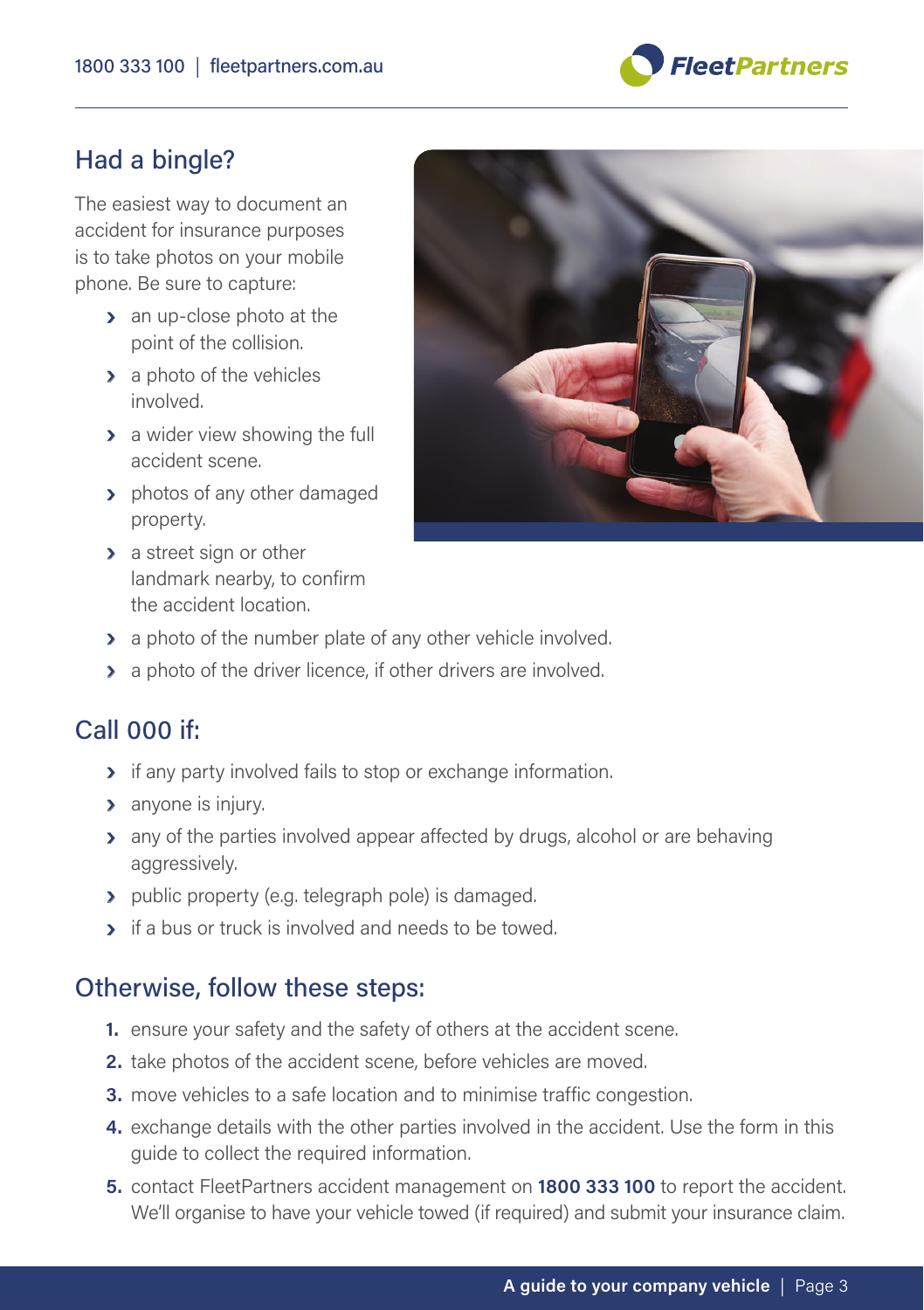

## Details of accident

If you have an accident, please fill out this form at the scene. It can also be helpful to take photographs with your mobile phone.

| Date:                                      | Time:                                | Day (light)<br>Night (dark)<br>-1 |
|--------------------------------------------|--------------------------------------|-----------------------------------|
| Place of accident:                         |                                      |                                   |
| Condition of road:<br>Clear<br>Wet         | Dry<br>Overcast                      | Raining                           |
| <b>Other vehicle</b>                       |                                      |                                   |
| Name of other driver:                      |                                      |                                   |
| Address:                                   |                                      |                                   |
| Phone No:                                  | Driver's licence No:                 |                                   |
| Registration No:                           | Insured by:                          |                                   |
| <b>Witnesses</b>                           |                                      |                                   |
| Witness 1 name:                            | Witness 2 name:                      |                                   |
| Address:                                   | Address:                             |                                   |
| Phone No:                                  | Phone No:                            |                                   |
| <b>Damage to property</b>                  |                                      |                                   |
| Premises<br>Car<br>Damage:<br>$\mathbf{1}$ | Fixtures (e.g fence, lamp post etc.) |                                   |
| Other (please explain):                    |                                      |                                   |

## **Any other notes**

Include estimated speed of vehicles; traffic, manoeuvre being undertaken, signalling or lack of etc.